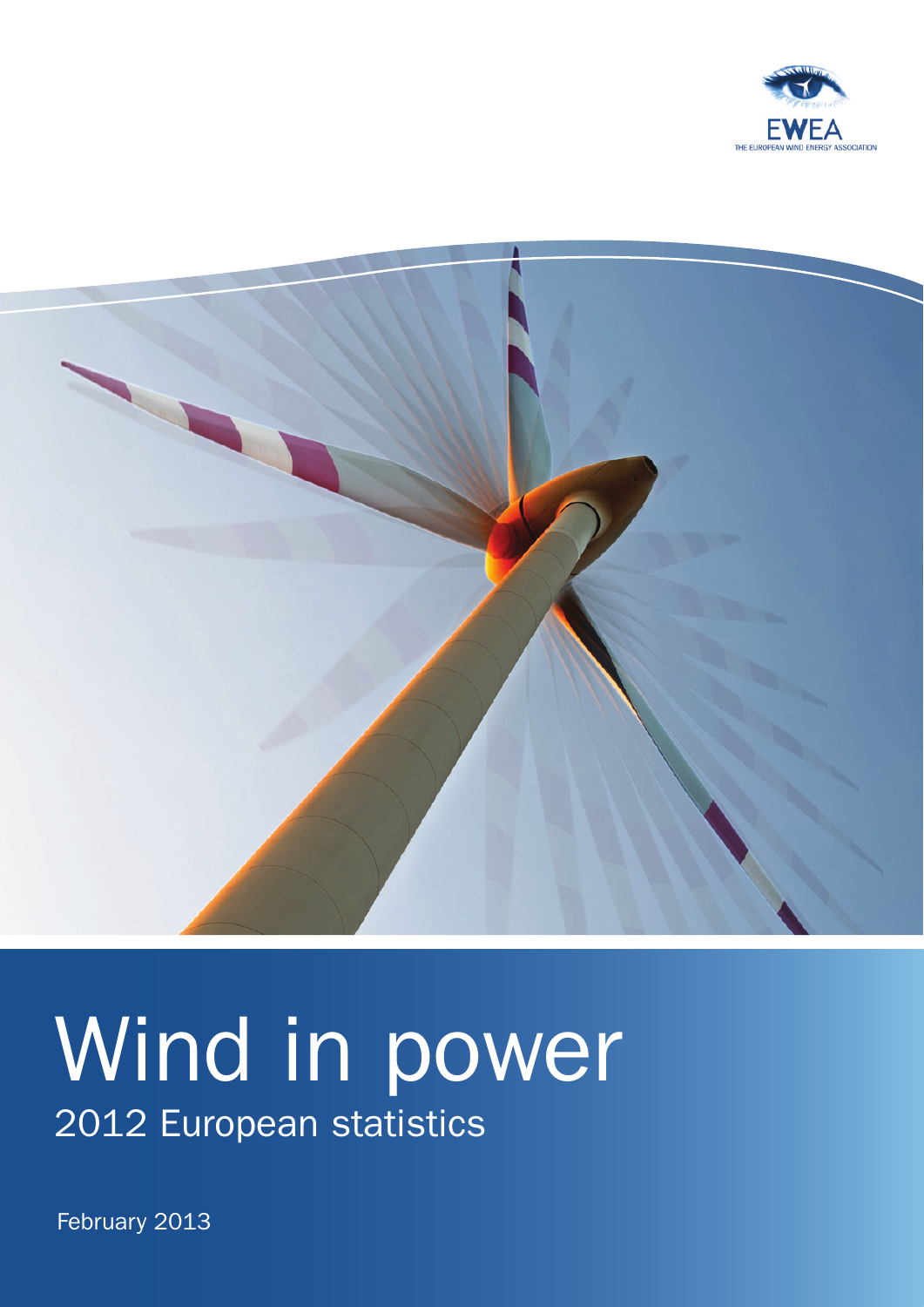## **Contents**

|                                                      | 3              |
|------------------------------------------------------|----------------|
|                                                      | 5              |
|                                                      | 5              |
|                                                      | 6              |
|                                                      | 7              |
|                                                      | $\overline{7}$ |
|                                                      | $\overline{7}$ |
| Net changes in EU installed power capacity 2000-2012 | 8              |
|                                                      | 8              |
|                                                      | 9              |
|                                                      | 9              |
| National breakdown of wind power installations       | 9              |
|                                                      | 10             |
|                                                      | 10             |
|                                                      | 11             |
|                                                      | 12             |

## **Contributors**

Justin Wilkes (Policy Director, EWEA) Jacopo Moccia (Head of Policy Analysis, EWEA)

## Data sources

Platts PowerVision, January 2013 EWEA, wind energy data and ocean energy data EPIA, solar PV data ESTELA, CSP data

## Special thanks to:

IGWindkraft (AT) - EDORA and VWEA (BE) - APEE and BGWEA (BG) - Suisse Eole (CH) – CWEA (CY) - CSVE (CZ), BWE and VDMA (DE) – DWIA (DK) – Tuulenergia (EE) – HWEA (EL) – AEE (ES) - IWEA (IE) – Suomen Tuulivoimayhdistys ry and Technology industries of Finland (FI) – Ademe (FR) – Energy Institute Hrvoje Pozar (HR) – MSZET and MSZIT (HU) - ANEV (IT) –LWPA (LT) – Ministère de l'économie et du commerce extérieur (LU) – Baltic Wind Park (LV) - NWEA (NL) – NorWEA (NO) –TÜREB (TK) – PWEA (PL) - APREN (PT) – Svenskvindenergi (SE) - UWEA (UA) – RenewableUK (UK).

Photo cover: Wolfram Bradac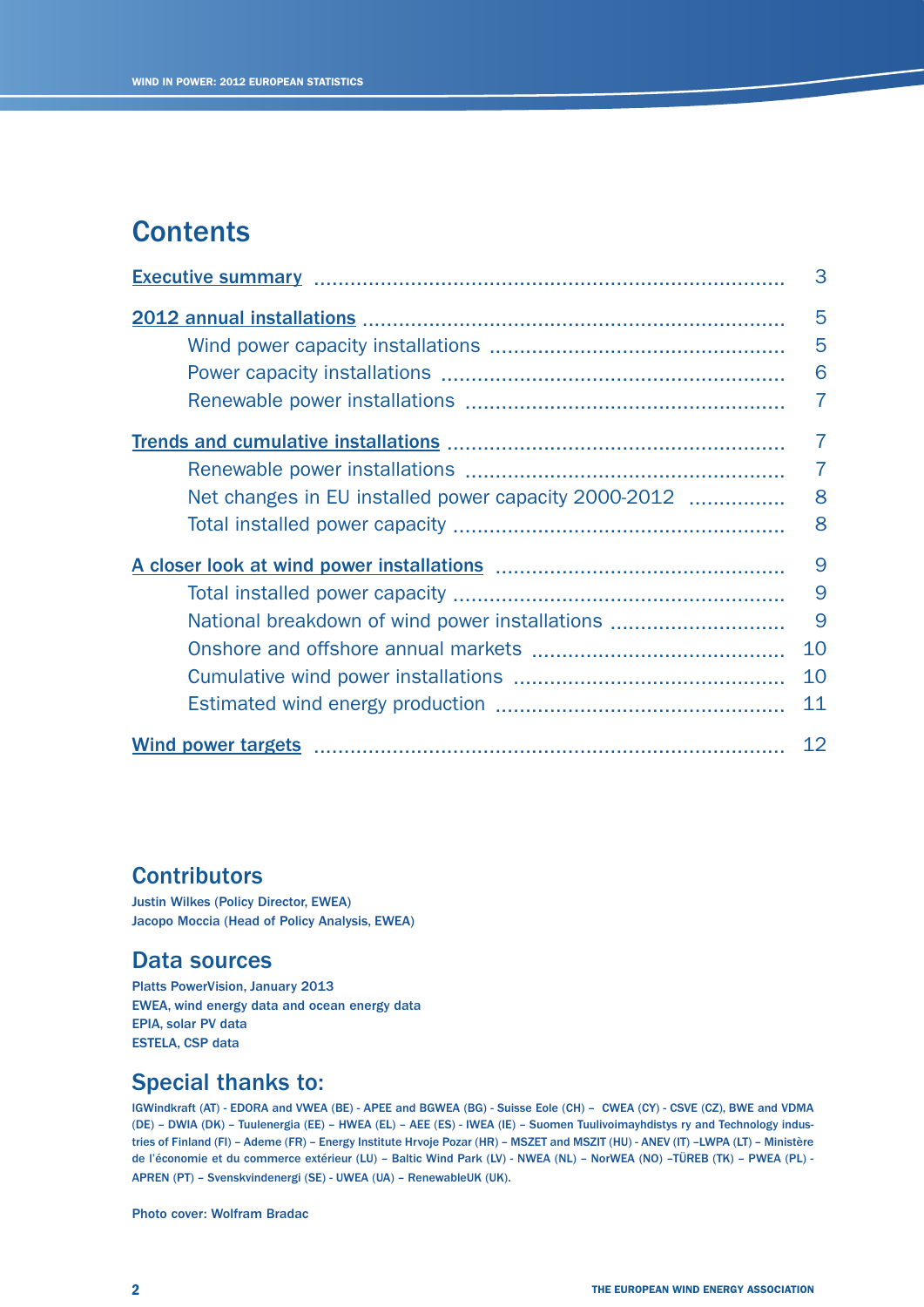## Executive summary

#### 2012 annual installations

- $\cdot$  11,895 MW of wind power capacity (worth between €12.8bn and €17.2bn) was installed in the EU during 2012.
- • The National Renewable Energy Action Plans forecast a net increase in 2012 of 11,360 MW, 328 MW less than the actual net annual increase of 11,688 MW.
- EU wind power installations for 2012 do not show the significantly negative impact of market, regulatory and political uncertainty sweeping across Europe since the beginning of 2011. The turbines installed during 2012 were generally permitted, financed and ordered prior to the crisis feeding through to a destabilisation of legislative frameworks for wind energy. The stress being felt in many markets across Europe throughout the wind industry's value chain should become apparent in a reduced level of installations in 2013, possibly continuing well into 2014.
- • Wind power accounted for 26.5% of total 2012 power capacity installations.
- • Renewable power installations accounted for 70% of new installations during 2012: 31.3 GW of a total 44.9 GW of new power capacity, down 4% on 2011.

#### Trends and cumulative installations

- •The EU's total installed power capacity increased by 29.2 GW net to 931.9 GW, with wind power increasing by 11.7 GW and reaching a share of total installed generation capacity of 11.4%, up from 10.5% the previous year.
- • The 106 GW of installed wind power capacity is 1.6 GW (1.5%) below the installed capacity outlined in the 27 National Renewable Energy Action Plans (NREAPs) of 107.6 GW. Onshore there are 101 GW of installed capacity instead of 101.7 GW foreseen by the NREAPs (-1%). Offshore there are 4,993 MW of installed capacity instead of 5,829 foreseen by the NREAPs (-14%).
- • Since 2000, 27.7% of new capacity installed has been wind power, 51.2% renewables and 91.2% renewables and gas combined.
- The EU power sector continues its move away from fuel oil, coal and nuclear, with each technology continuing to decommission more than it installs.

#### Wind power installations

- Annual installations of wind power have increased steadily over the last 12 years, from 3.2 GW in 2000 to 11.9 GW in 2012, a compound annual growth rate of over 11.6%.
- • A total of 106 GW is now installed in the European Union, an increase in installed cumulative capacity of 12.6% compared to the previous year.
- • Germany remains the EU country with the largest installed capacity followed by Spain, the UK and Italy. 15 Member States have more than 1 GW of installed capacity, including two newer Member States, Poland and Romania.
- There was generalised growth in wind energy installations across Europe, although it is expected that a number of large markets, such as Italy and Spain, and certain previously fast growing emerging markets, such as Bulgaria, may slow down significantly over the coming years.
- • Offshore saw a record growth in 2012, and the trend is expected to continue in 2013 and 2014.
- • The wind power capacity installed by the end of 2012 would, in a normal wind year, produce 231 TWh of electricity, enough to cover 7% of the EU's electricity consumption – up from 6.3% the year before.

#### Wind power targets

- • Overall the EU is lagging by 1.6 GW (-1.5%) behind its 27 National Renewable energy Action Plan forecasts.
- • Eighteen Member States are falling behind on their wind power capacity trajectories, most notably Slovakia, Greece, Czech Republic, Hungary, France and Portugal.
- • Nine Member States are above their trajectory.
- • Compared to EWEA's 2009 forecast, onshore installations are 3 GW above expectations (+3%). Offshore installations are below EWEA's expectations by 307 MW (-6%).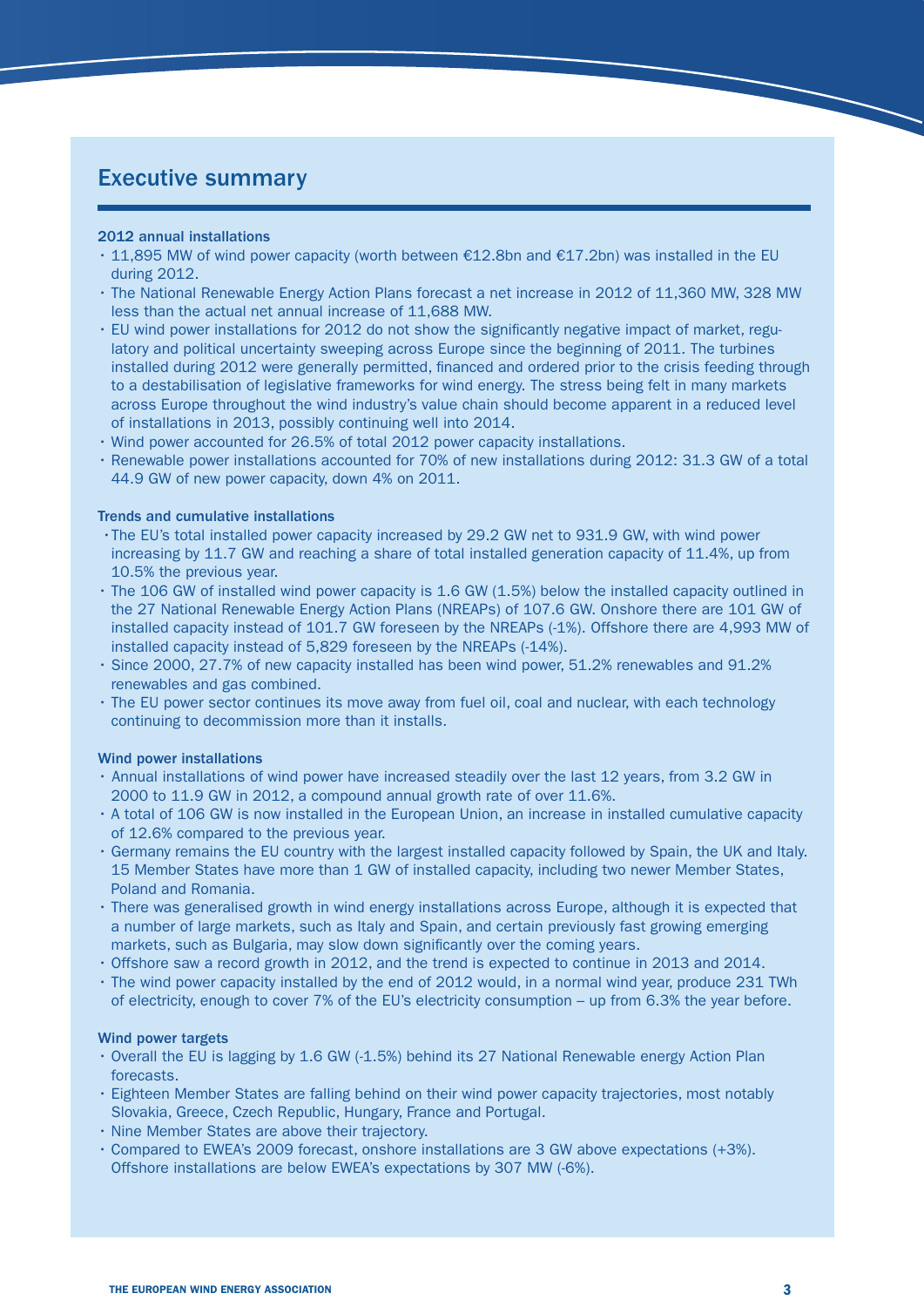

|                         | ınstalled<br>2011     | ⊏nu<br>2011 | installed<br>2012 | cna<br>2012 |  |  |  |
|-------------------------|-----------------------|-------------|-------------------|-------------|--|--|--|
| <b>EU Capacity (MW)</b> |                       |             |                   |             |  |  |  |
| Austria                 | 73                    | 1084        | 296               | 1,378       |  |  |  |
| Belgium                 | 191                   | 1,078       | 297               | 1,375       |  |  |  |
| <b>Bulgaria</b>         | 28                    | 516         | 168               | 684         |  |  |  |
| Cyprus                  | 52                    | 134         | 13                | 147         |  |  |  |
| Czech Republic          | $\overline{2}$<br>217 |             | 44                | 260         |  |  |  |
| Denmark                 | 3,956<br>211          |             | 217               | 4,162       |  |  |  |
| Estonia                 | 35                    | 184         |                   | 269         |  |  |  |
| Finland                 | $\overline{2}$        | 199         | 89                | 288         |  |  |  |
| France                  | 830                   | 6,807       | 757               | 7,564       |  |  |  |
| Germany                 | 2,100                 | 29,071      | 2,415             | 31,308      |  |  |  |
| Greece                  | 316<br>1,634          |             | 117               | 1,749       |  |  |  |
| Hungary                 | 34                    | 329         | Ο                 | 329         |  |  |  |
| Ireland                 | 208                   | 1,614       | 125               | 1,738       |  |  |  |
| Italy                   | 1,090                 | 6,878       | 1,273             | 8,144       |  |  |  |
| Latvia                  | 17                    | 48          | 21                | 68          |  |  |  |
| Lithuania*              | 16                    | 179         | 46                | 225         |  |  |  |
| Luxembourg*             | 1                     | 45          | 0                 | 45          |  |  |  |
| Malta                   | 0                     | Ω           | Ο                 | 0           |  |  |  |
| Netherlands             | 59                    | 2,272       | 119               | 2,391       |  |  |  |
| Poland                  | 436                   | 1,616       | 880               | 2,497       |  |  |  |
| Portugal                | 341                   | 4,379       | 145               | 4,525       |  |  |  |
| Romania                 | 520<br>982            |             | 923               | 1,905       |  |  |  |
| Slovakia                | 0                     | 3           | 0                 | 3           |  |  |  |
| Slovenia                | $\Omega$              | $\Omega$    | 0                 | 0           |  |  |  |
| Spain                   | 1,050                 | 21,674      | 1,122             | 22,796      |  |  |  |
| Sweden                  | 754                   | 2,899       | 846               | 3,745       |  |  |  |
| United Kingdom          | 1,298                 | 6,556       | 1,897             | 8,445       |  |  |  |
| <b>Total EU-27</b>      | 9,664                 | 94,352      | 11,895            | 106,040     |  |  |  |
| <b>Total EU-15</b>      | 8,524                 | 90,145      | 9,714             | 99,652      |  |  |  |
| <b>Total EU-12</b>      | 1.140                 | 4,207       | 2.181             | 6,388       |  |  |  |

European Union: 105,040 MW Candidate Countries: 2,492 MW EFTA: 753 MW Total Europe: 109,581 MW

MALTA 0

|                                 | Installed 2011 | <b>End 2011</b> | Installed 2012 | <b>End 2012</b> |  |  |  |
|---------------------------------|----------------|-----------------|----------------|-----------------|--|--|--|
| <b>Candidate Countries (MW)</b> |                |                 |                |                 |  |  |  |
| Croatia                         | 52             | 131             | 48             | 180             |  |  |  |
| FYROM**                         | 0              | O               | O              | O               |  |  |  |
| Serbia                          | O              | $\Omega$        | $\Omega$       | $\Omega$        |  |  |  |
| Turkey                          | 477            | 1,806           | 506            | 2,312           |  |  |  |
| Total                           | 529            | 1,937           | 554            | 2,492           |  |  |  |
| <b>EFTA (MW)</b>                |                |                 |                |                 |  |  |  |
| Iceland                         | O              | ∩               | $\Omega$       | O               |  |  |  |
| Liechtenstein                   | O              | 0               | O              | O               |  |  |  |
| Norway                          | 99             | 537             | 166            | 703             |  |  |  |
| Switzerland                     | 3              | 46              | 4              | 50              |  |  |  |
| <b>Total</b>                    | 88             | 583             | 170            | 753             |  |  |  |
| Other (MW)                      |                |                 |                |                 |  |  |  |
| Faroe Islands*                  | $\Omega$       | 4               | $\Omega$       | 4               |  |  |  |
| Ukraine                         | 66             | 151             | 125            | 276             |  |  |  |
| Russia*                         | O              | 15              | O              | 15              |  |  |  |
| <b>Total</b>                    | 66             | 171             | 125            | 296             |  |  |  |
| <b>Total Europe</b>             | 10,361         | 97,043          | 12,744         | 109,581         |  |  |  |

CYPRUS 147

\* Provisional data or estimate.

\*\* Former Yugoslav Republic of Macedonia

Note: due to previous year adjustments, 207 MW of project de-commissioning, re-powering and rounding of figures, the total 2012 end-of-year cumulative capacity is not exactly equivalent to the sum of the 2011 end-of-year total plus the 2012 additions.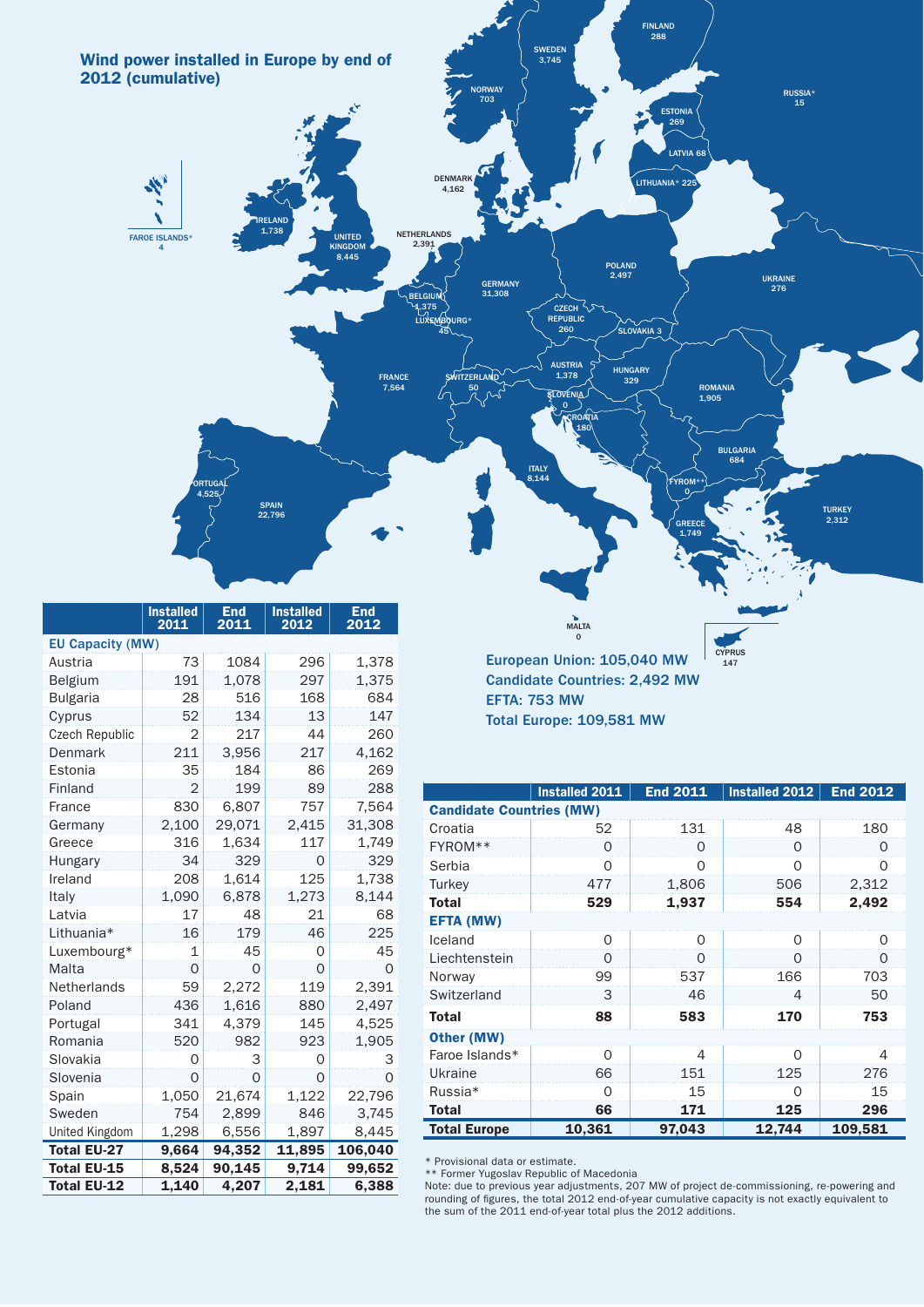## 2012 annual installations

#### Wind power capacity installations

During 2012, 12,744 MW of wind power was installed across Europe, of which 11,895 MW was in the European Union.

Of the 11,895 MW installed in the EU, 10,729 MW was onshore and 1,166 MW offshore. Investment in EU wind farms was between €12.8bn and €17.2bn. Onshore wind farms attracted  $€9.4$ bn to  $€12.5$ bn, while offshore wind farms accounted for  $£3.4$ bn to €4.7bn.

In terms of annual installations, Germany was the largest market in 2012, installing 2,415 MW of new capacity, 80 MW of which (3.3%) offshore. The UK came in second with 1,897 MW, 854 MW of which (45%) offshore, followed by Italy with 1,273 MW, Spain (1,122 MW), Romania (923 MW), Poland (880 MW), Sweden (845 MW) and France (757 MW).

Among the emerging markets of Central and Eastern Europe, Romania and Poland both had record years both installing around 7.5% of the EU's total annual capacity. Both markets are now consistently in the top ten in the EU for annual installations.

It is also important to note the amount of installations in the UK, Italy and Sweden. These three markets





represent respectively 16%, 11% and 7% of total EU installations in 2012.

Offshore accounted for 10% of total EU wind power installations in 2012, one percentage point more than in 2011.

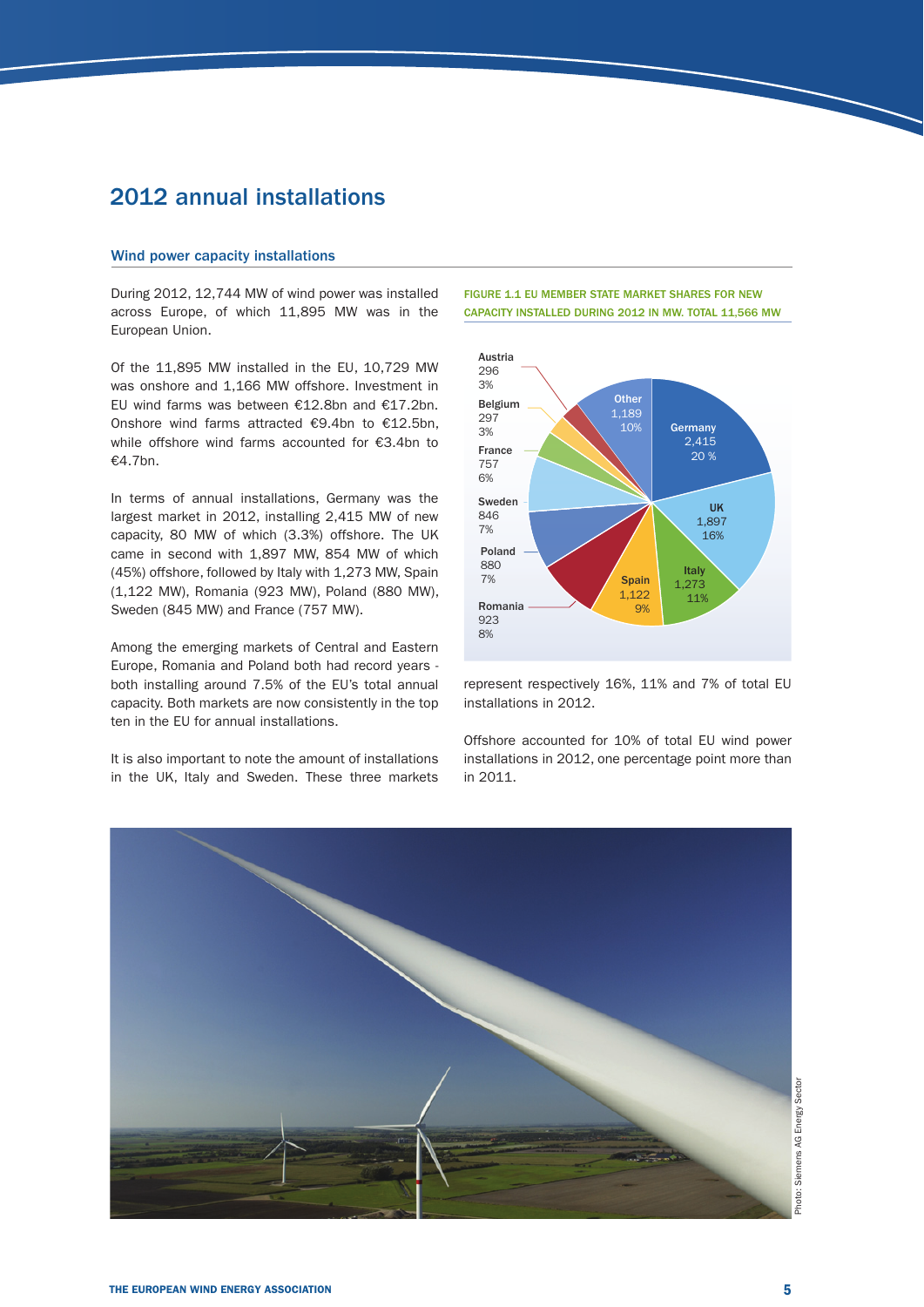#### Power capacity installations

Wind power accounted for 26.5% of new installations in 2012, the second biggest share after solar PV  $(37%)$  and before gas  $(23%).$ 

Solar PV installed 16 GW (37% of total capacity), followed by wind with  $11.9$  GW (26.5%), and gas with 10.5 GW (23%).

No other technologies compare to wind, PV and gas in terms of new installations. Coal installed 3 GW (7%) of total installations), biomass 1.3 GW (3%), CSP 833 MW (2%), hydro 424 MW (1%), waste 50 MW, Nuclear 22 MW, fuel oil 7 MW, ocean technologies 6 MW (1) and geothermal 5 MW.



FIGURE 1.2 SHARE OF NEW POWER CAPACITY INSTALLATIONS

#### FIGURE 1.3 NEW INSTALLED POWER CAPACITY AND DECOMMISSIONED POWER CAPACITY IN MW



Overall, during 2012, 44.9 GW of new power generating capacity was installed in the EU, 1.7 GW less than in 2011, which was a record year for new power capacity installations.

During 2012, 5.5 GW of gas capacity was decommissioned, as were 5.4 GW of coal, 3.2 GW of fuel oil and 1.2 GW of nuclear capacity.

After two vears of installing more capacity than it decommissioned, coal power installations reduced by almost 2.4 GW in 2012.

#### (1) Provisional data.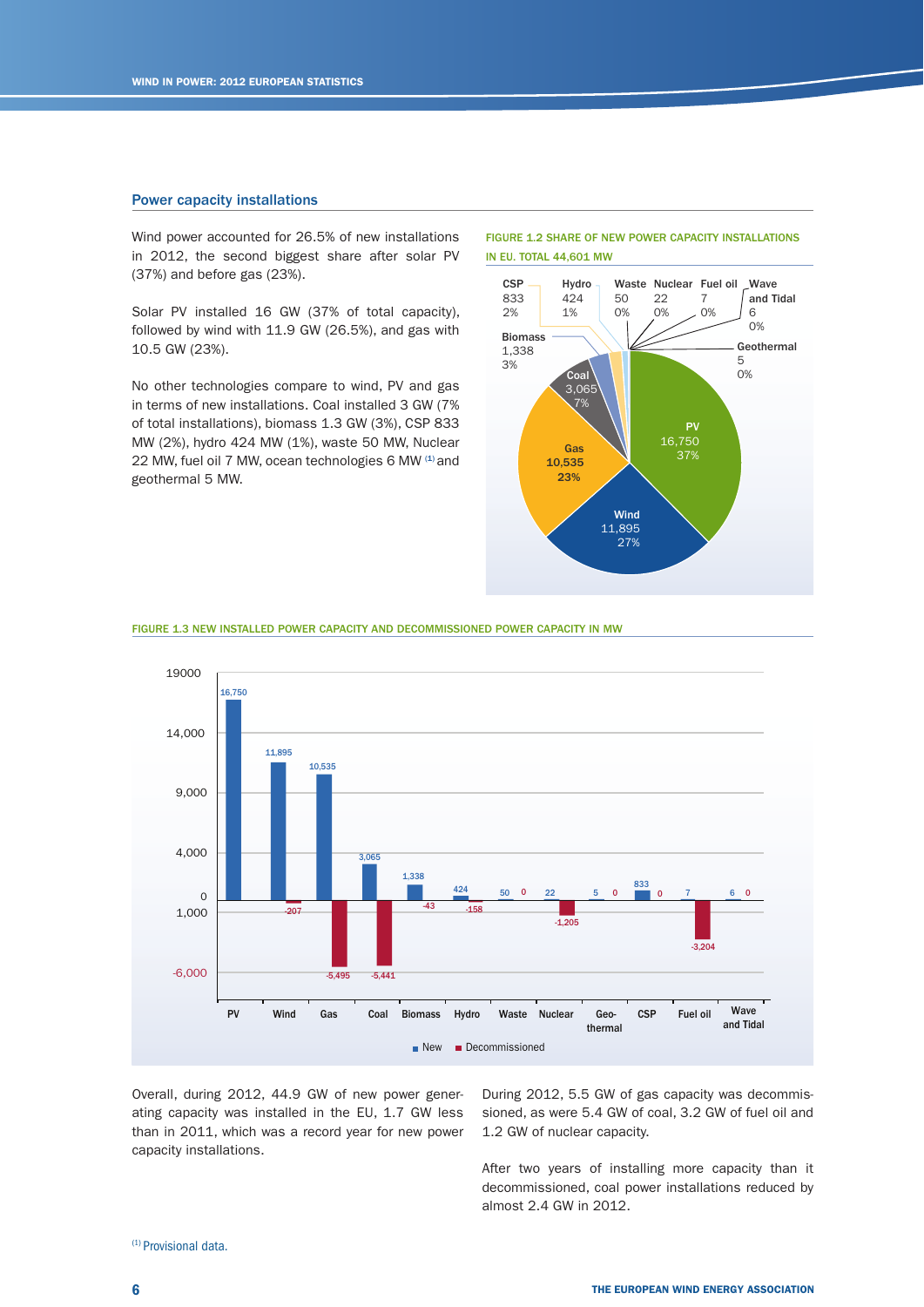#### Renewable power capacity installations

In 2012, a total of 31 GW of renewable power capacity was installed. Almost 70% of all new installed capacity in the EU was renewable. It was, furthermore, the fifth year running that over 55% of all new power capacity in the EU was renewable.

#### FIGURE 1.4 2012 SHARE OF NEW RENEWABLE POWER CAPACITY INSTALLATIONS IN MW. TOTAL 30,968 MW



### Trends & cumulative installations

#### Renewable power capacity installations

In 2000, new renewable power capacity installations totalled a mere 3.5 GW. Since 2010, annual renewable capacity additions have been between 24.5 GW and 33.7 GW, seven to eight times higher than at the turn of the century.

The share of renewables in total new power capacity additions has also grown. In 2000, the 3.5 GW

represented 20.7% of new power capacity installations, increasing to 31.3 GW representing 70% in 2012.

353 GW of new power capacity has been installed in the FU since 2000. Of this, almost 28% has been wind power, 51% renewables and 91% renewables and gas combined.



#### FIGURE 2.1 INSTALLED POWER GENERATING CAPACITY PER YEAR IN MW AND RES SHARE (%)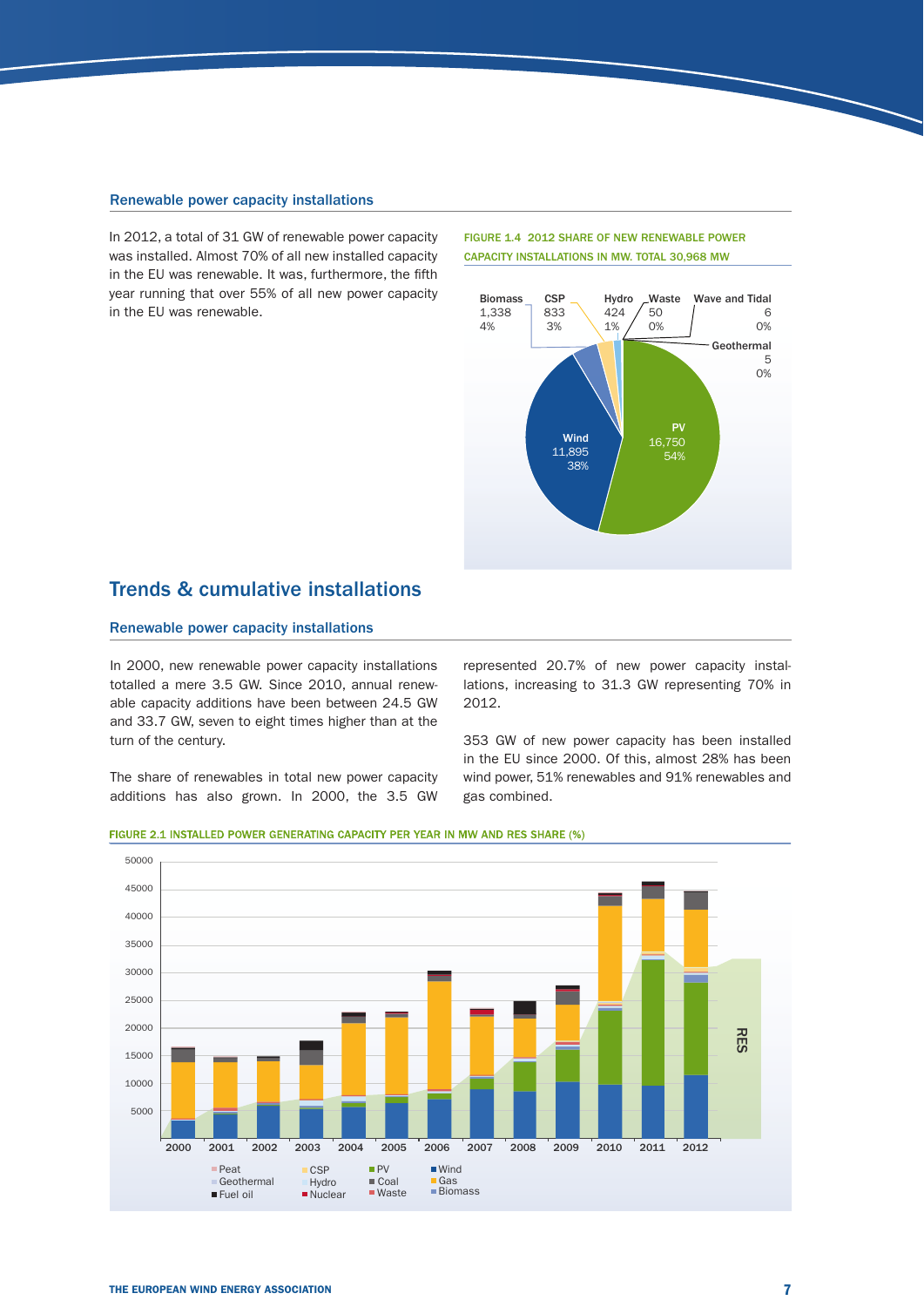#### Net changes in EU installed power capacity 2000-2012

The net growth since 2000 of gas power (121 GW), wind (96.7 GW) and solar PV (69 GW) was at the expense of fuel oil (down 17.4 GW), nuclear (down 14.7) GW) and coal (down 12.7 GW). The other renewable technologies (hydro, biomass, waste, CSP, geothermal and ocean energies) have also been increasing their installed capacity over the past decade, albeit more slowly than wind and solar PV.

The EU's power sector continues to move away from fuel oil, coal and nuclear while increasing its total installed generating capacity with gas, wind, solar PV and other renewables.

#### FIGURE 2.2 NET ELECTRICITY GENERATING INSTALLATIONS IN THE EU 2000-2012 (GW)



#### Total installed power capacity

Wind power's share of total installed power capacity has increased five-fold since 2000; from 2.2% in 2000 to 11.4% in 2012. Over the same period, renewable capacity increased by 51% from 22.5% of total power capacity in 2000 to 33.9% in 2012.

FIGURE 2.3 EU POWER MIX 2000 FIGURE 2.4 EU POWER MIX 2012



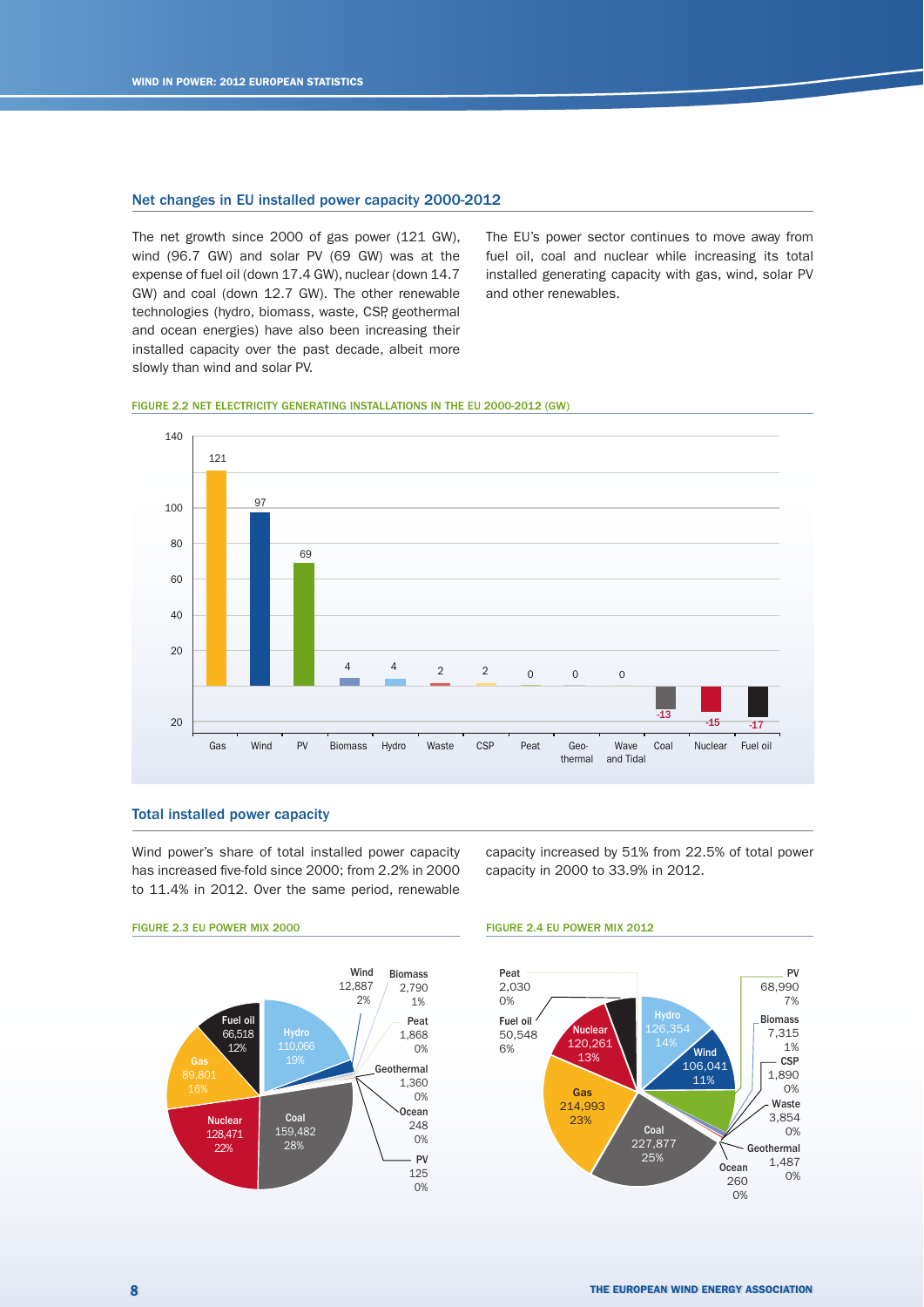## A closer look at wind power installations

#### Total installed power capacity

Annual wind power installations in the EU have increased steadily over the past 12 years from 3.2

GW in 2000 to 11.9 GW in 2012, a compound annual growth rate of over 11%.

FIGURE 3.1 ANNUAL WIND POWER INSTALLATIONS IN EU (GW)



#### National breakdown of wind power installations

In 2000, the annual wind power installations of the three pioneering countries - Denmark, Germany and Spain – represented 85% of all EU wind capacity additions. In 2012, this share had decreased to 32%.

Moreover, in 2000, the countries that make up, today, the 12 newer EU Member States<sup>(2)</sup> had no wind energy; in 2012, they represented 18% of the EU's total market.



#### FIGURE 3.2 DENMARK, GERMANY AND SPAIN'S SHARE OF EU WIND POWER MARKET (GW)

(2) Bulgaria, Cyprus, Czech Republic, Estonia, Hungary, Latvia, Lithuania, Malta, Poland, Romania, Slovakia and Slovenia.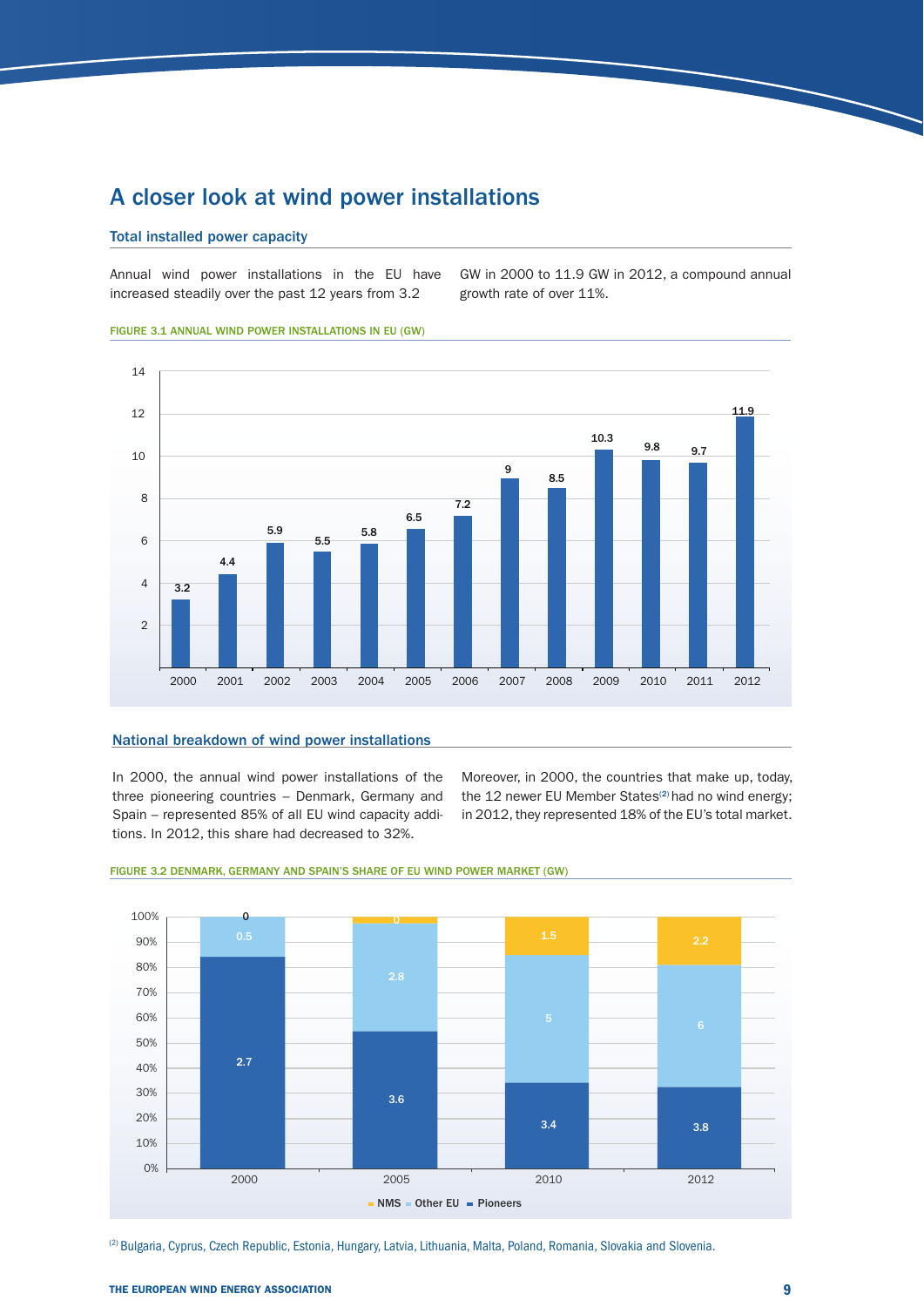#### Onshore and offshore annual markets

2012 was a record year for offshore installations, with 1,166 MW of new capacity grid connected. Offshore wind power installations represent 10% of the annual EU wind energy market, up from 9% in 2011.





#### Cumulative wind power installations

A total of 106 GW is now installed in the European Union, a growth of 12.6% on the previous year and similar to the growth recorded in 2011. Germany remains the EU country with the largest installed capacity, followed by Spain, Italy, the UK and France. Ten other EU countries have over 1 GW of installed capacity: Austria, Belgium, Denmark, Greece, Ireland, The Netherlands, Poland, Portugal, Romania and Sweden

FIGURE 3.4 CUMULATIVE WIND POWER INSTALLATIONS IN THE EU (GW)

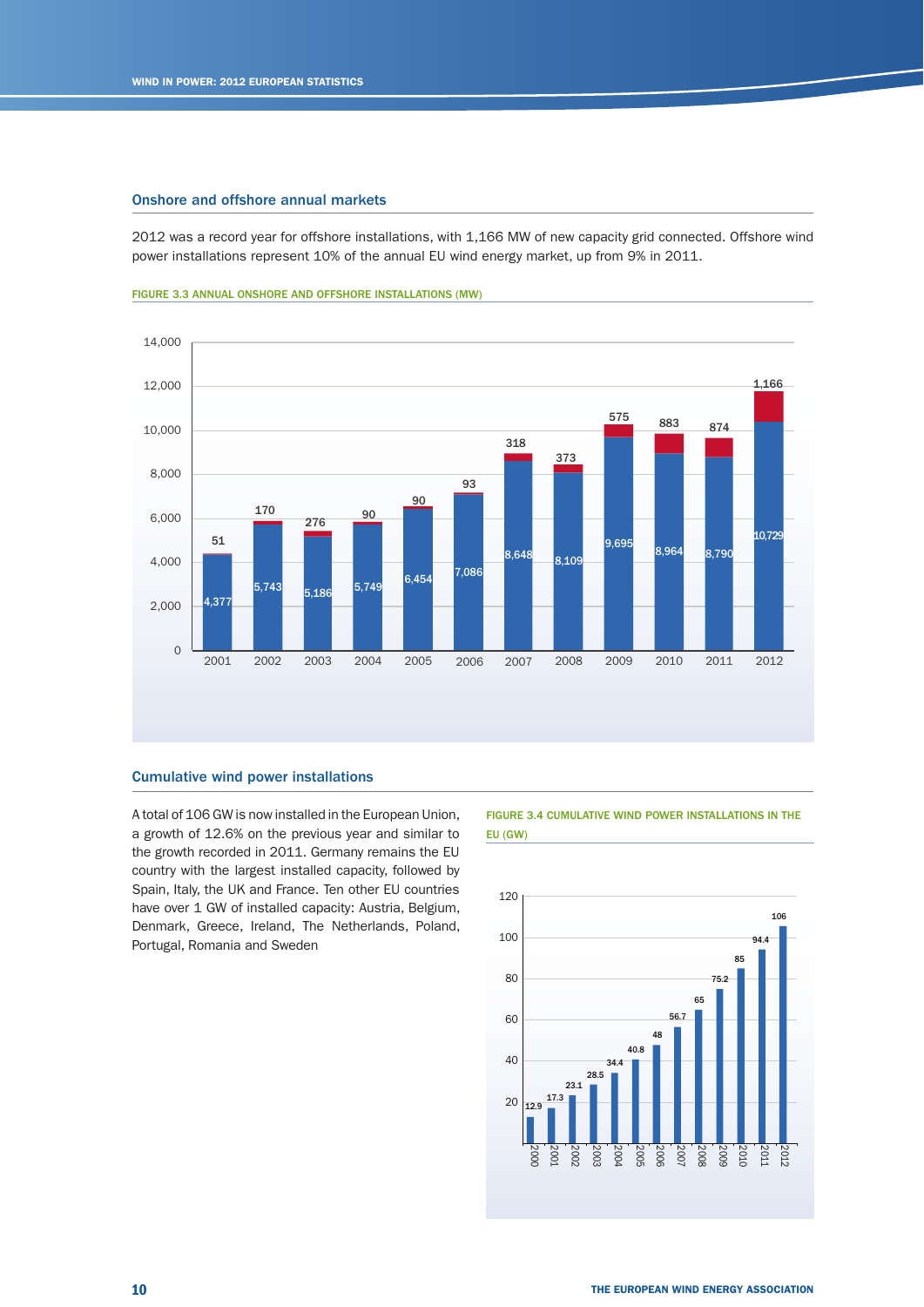Germany (31.3 GW) and Spain (22.8 GW) have the largest cumulative installed wind energy capacity in Europe. Together they represent 52% of total EU capacity. The UK, Italy and France follow with, respectively,  $8.4$  GW ( $8\%$  of total EU capacity),  $8.1$  GW ( $8\%$ ) and 7.6 GW (7%). Amongst the newer Member States, Poland, with 2.5 GW of cumulative capacity, is now in the top 10, in front of the Netherlands, and Romania is eleventh with 1.9 GW (1.8%).

#### Estimated wind energy production

The wind capacity installed at end 2012 will, in a normal wind year, produce 231 TWh of electricity, representing 7% of the EU's gross final consumption $(3)$ .

According to this methodology Denmark remains the country with the highest penetration of wind power in electricity consumption (27.1%), followed by Portugal (16.8%), Spain (16.3%), Ireland (12.7%) and Germany (10.8%). Of the newer Member States, Romania has the highest wind energy penetration (6.9%).

#### FIGURE 3.5 EU MEMBER STATE MARKET SHARES FOR TOTAL INSTALLED CAPACITY. TOTAL 105.7 GW



FIGURE 3.6 WIND POWER SHARE OF TOTAL ELECTRICITY CONSUMPTION IN EU (7%) AND IN MEMBER STATES



 $(3)$  According to the latest figures from Eurostat, gross electricity consumption in the EU was 3,349 TWh in 2010.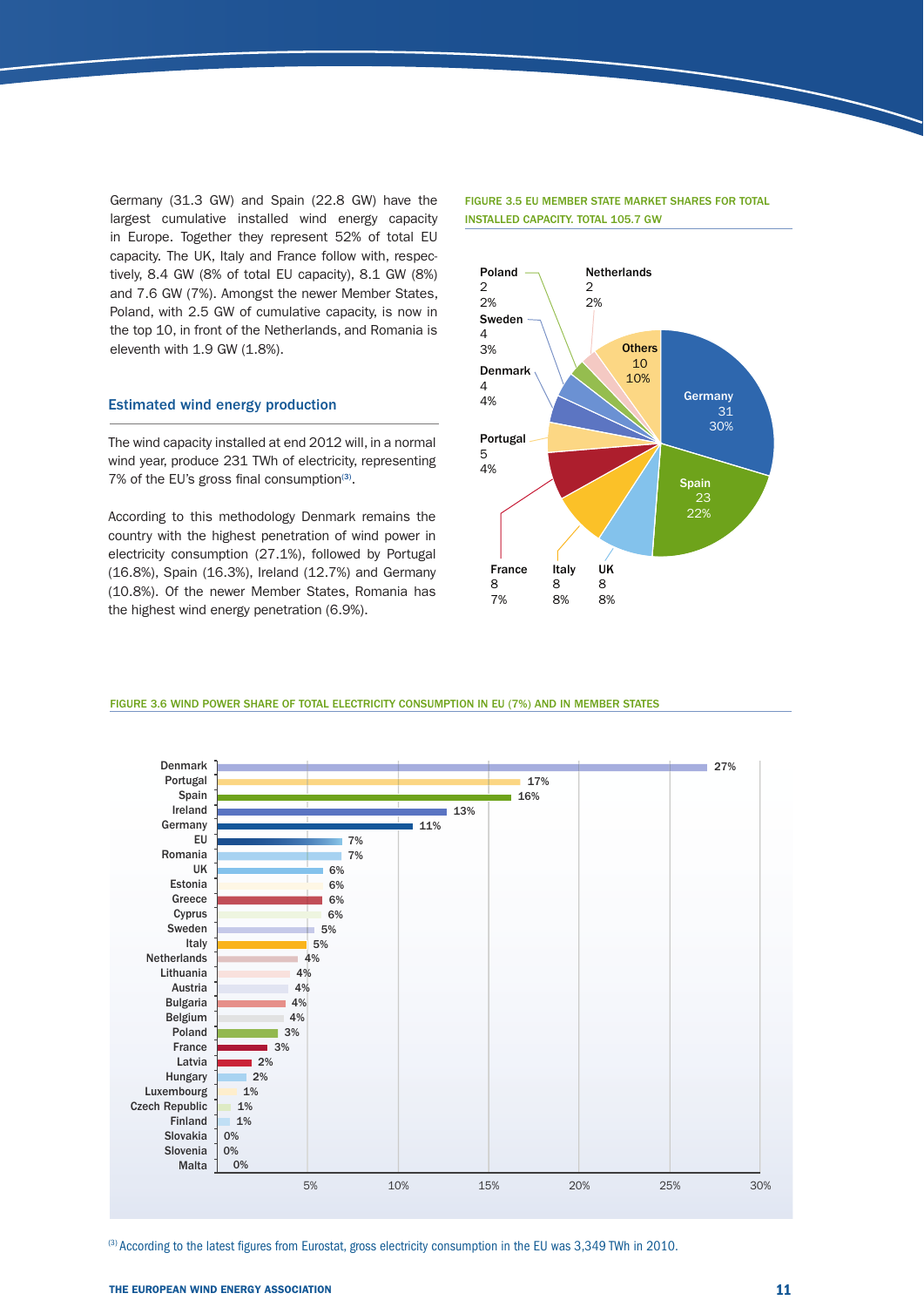

FIGURE 3.7 WIND POWER SHARE OF TOTAL ELECTRICITY CONSUMPTION IN CROATIA, NORWAY, SWITZERLAND, TURKEY

*Note: wind energy penetration levels are calculated using average capacity factors onshore and offshore*  and Eurostat electricity consumption figures (2010). *Consequently, Figure 3.6 indicates approximate share of consumption met by the installed wind energy capacity at end 2012. The Figure does not represent real wind*  *energy production and electricity consumption data over*  a calendar year. Consequently real national figures for *any given year can vary. For example, according to the Portuguese TSO (REN), wind energy met over 19% of total consumption during 2012.*

#### Wind power targets

Despite the growth of annual wind energy installations in 2012 and cumulative capacity reaching 106 GW, wind energy deployment is lagging behind the objectives the EU Member States set themselves in their National Renewable Energy Action Plans (NREAPs) <sup>(4)</sup>. Comparison with the NREAPs does not take into account any subsequent changes to targets. Interestingly, installations in 2012 were higher than EWEA's expectations.

In 2009, the EWEA published a growth scenario<sup>(5)</sup> that expected cumulative capacity in the EU to be 103 GW at the end of 2012. However, EWEA's scenario reaches 230 GW of installed wind energy capacity in 2020, whereas the sum of the Member State's NREAP's is 213 GW. The latter suggests that whereas EWEA took a gradual approach with annual installations increasing slowly at the beginning and more rapidly towards 2020, the Member States, on the whole, "front-loaded" their trajectories.

(4) Foreseen by Directive 2009/28/EC of 23 April 2009 on the promotion of the use of energy from renewable sources. (5) Pure Power, wind energy targets for 2020 and 2030 – a report by the European Wind Energy Association.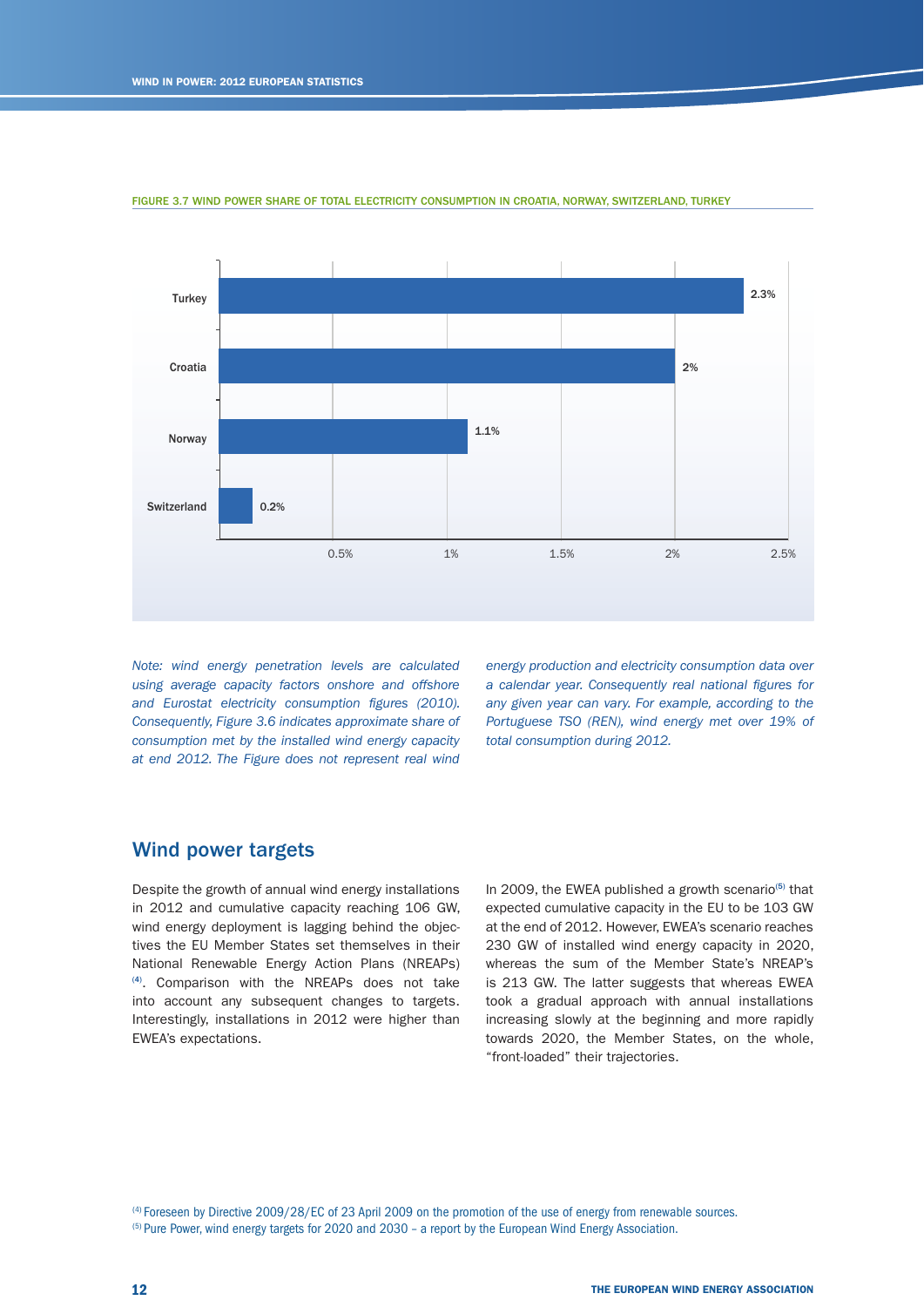|                                                   | Onshore 2012   |             | Offshore 2012       |                     |                | <b>Total 2012</b> |                | Difference 2012     |              |          |
|---------------------------------------------------|----------------|-------------|---------------------|---------------------|----------------|-------------------|----------------|---------------------|--------------|----------|
|                                                   | <b>NREAP</b>   | Real        | <b>NREAP</b>        | Real                | <b>NREAP</b>   | Real              | <b>Onshore</b> | <b>Offshore</b>     | <b>Total</b> |          |
| Austria                                           | 1,435          | 1,378       | 0                   | 0                   | 1,435          | 1,378             | $-57$          | 0                   | $-57$        | $-4%$    |
| Belgium                                           | 720            | 996         | 503                 | 380                 | 1,223          | 1,375             | 276            | $-124$              | 152          | 12.5%    |
| <b>Bulgaria</b>                                   | 451            | 684         | 0                   | 0                   | 451            | 684               | 233            | $\mathbf 0$         | 233          | 51.7%    |
| Cyprus                                            | 114            | 147         | $\mathbf 0$         | 0                   | 114            | 147               | 33             | $\mathbf 0$         | 33           | 28.9%    |
| Czech Rep                                         | 343            | 260         | 0                   | 0                   | 343            | 260               | $-83$          | $\mathbf 0$         | $-83$        | $-24.2%$ |
| <b>Denmark</b>                                    | 2,985          | 3,241       | 856                 | 921                 | 3,841          | 4,162             | 256            | 65                  | 321          | 8.4%     |
| Estonia                                           | 311            | 269         | $\mathbf 0$         | 0                   | 311            | 269               | $-42$          | $\mathbf 0$         | $-42$        | $-13.5%$ |
| Finland                                           | 380            | 262         | $\mathsf{O}\xspace$ | 26                  | 380            | 288               | $-118$         | 26                  | $-92$        | $-24.2%$ |
| France                                            | 7,598          | 7,564       | 667                 | $\mathbf{O}$        | 8,265          | 7,564             | $-34$          | $-667$              | $-701$       | $-8.5%$  |
| Germany                                           | 30,566         | 31,027      | 792                 | 280                 | 31,358         | 31,307            | 461            | $-512$              | $-51$        | $-0.2%$  |
| Greece                                            | 2,521          | 1,749       | 0                   | 0                   | 2,521          | 1,749             | $-772$         | 0                   | $-772$       | $-30.6%$ |
| Hungary                                           | 445            | 329         | $\mathsf O$         | $\circ$             | 445            | 329               | $-116$         | $\mathbf 0$         | $-116$       | $-26.1%$ |
| Ireland                                           | 2,334          | 1,713       | 36                  | 25                  | 2,370          | 1,738             | $-621$         | $-11$               | $-632$       | $-26.7%$ |
| Italy                                             | 7,040          | 8,144       | $\mathbf 0$         | $\mathbf 0$         | 7,040          | 8,144             | 1,104          | $\mathbf{O}$        | 1,104        | 15.7%    |
| Latvia                                            | 49             | 68          | 0                   | 0                   | 49             | 68                | 19             | 0                   | 19           | 38.8%    |
| Lithuania                                         | 250            | 225         | $\overline{0}$      | 0                   | 250            | 225               | $-25$          | $\mathsf O$         | $-25$        | $-10%$   |
| Luxembourg                                        | 54             | 45          | 0                   | 0                   | 54             | 45                | $-9$           | 0                   | -9           | $-16.7%$ |
| Malta                                             | $\overline{2}$ | $\Omega$    | $\mathbf 0$         | 0                   | $\overline{2}$ | $\Omega$          | $-2$           | $\mathbf{O}$        | $-2$         | $-100%$  |
| Netherlands                                       | 2,727          | 2,144       | 228                 | 247                 | 2,955          | 2,391             | $-583$         | 19                  | $-564$       | $-19.1%$ |
| Poland                                            | 2,010          | 2,497       | $\mathbf 0$         | 0                   | 2,010          | 2,497             | 487            | $\mathbf 0$         | 487          | 24.2%    |
| Portugal                                          | 5,600          | 4,523       | 0                   | 2                   | 5,600          | 4,525             | $-1,077$       | 2                   | $-1,075$     | $-19.2%$ |
| Romania                                           | 1,850          | 1,905       | 0                   | 0                   | 1,850          | 1,905             | 55             | 0                   | 55           | 3%       |
| Slovakia                                          | 150            | 3           | $\mathbf 0$         | 0                   | 150            | 3                 | $-147$         | $\mathbf 0$         | $-147$       | -98%     |
| Slovenia                                          | $\overline{2}$ | $\mathbf 0$ | $\mathbf 0$         | $\mathsf{O}\xspace$ | 2              | $\mathbf 0$       | $-2$           | $\mathbf 0$         | $-2$         | $-100%$  |
| Spain                                             | 23,555         | 22,796      | $\mathbf 0$         | $\mathsf{O}\xspace$ | 23,555         | 22,796            | $-707$         | $\mathsf{O}\xspace$ | $-707$       | $-3.2%$  |
| Sweden                                            | 2,311          | 3,582       | 97                  | 164                 | 2,408          | 3,745             | 1,269          | 67                  | 1,336        | 55.6%    |
| <b>UK</b>                                         | 5,970          | 5,497       | 2,650               | 2,948               | 8,620          | 8,445             | $-473$         | 298                 | $-175$       | $-2%$    |
| <b>EU-27</b>                                      | 101,773        | 101,048     | 5,829               | 4,993               | 107,602        | 106,041           | $-725$         | $-836$              | $-1,561$     | $-1.5%$  |
| <b>EWEA</b><br>2009 EU                            |                | 98,000      |                     | 5,300               |                | 103,300           |                |                     |              |          |
| <b>Difference</b><br><b>EWEA 2009</b><br>and real |                | 3,048       |                     | $-307$              |                | 2,741             |                |                     |              |          |

#### TABLE 4.1 wind power capacity targets, National Renewable Energy Action Plans and real (MW)